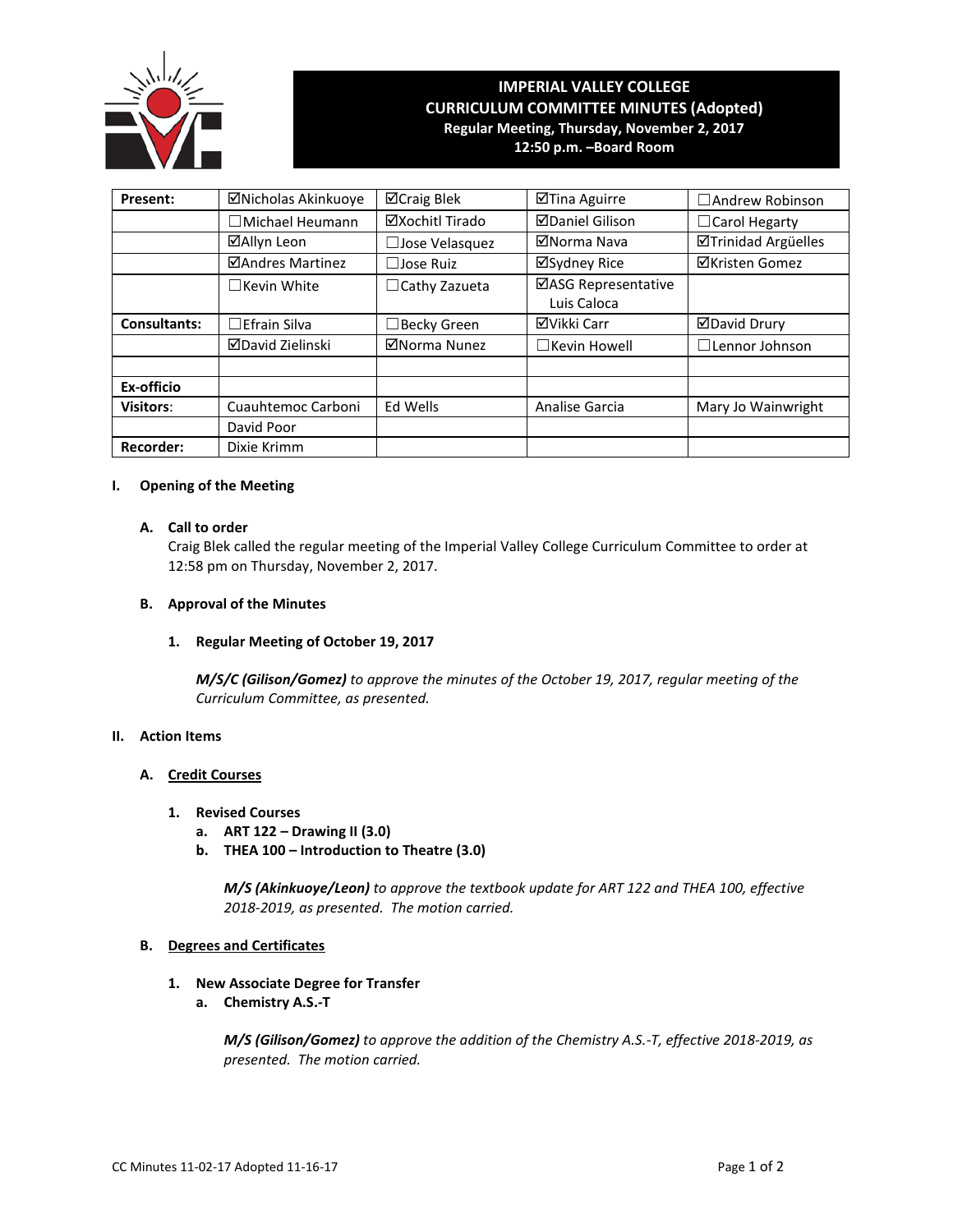## **III. Discussion Items**

## **1. Class size differences between online and face-to-face – Craig**

Xochitl presented information from other colleges. There are differences among colleges which does not provide a clear determination of what is appropriate for all colleges.

- DE committee met and discussed the issue and determined that the committee will not encourage lower online class sizes, there was concern that they may not be scheduled as often since class size has an impact on FTES generation.
- Members discussed reasons for and against having face-to-face and online class sizes the same. There are issues with retention and success. Enrollment management factors.
- Members discussed ideas on how to improve students success and retention beyond class size.

# **2. Code Alignment Project – Craig**

Documents were presented providing clarification on the expectation of participating colleges. Members were encouraged to review the documents in preparation for voting on the application for IVC to participate in the project.

## **IV. Information Items**

# **1. Guided Pathways – Temo Carboni**

Temo provided a PowerPoint presentation on guided pathways.

- Future funding may be affected by success beyond the current FTES calculation method.
- GE patterns should be relative to program goals.
- Idea survey students to find out what roadblocks they encounter on their educational goal paths.
- Deadline for self-study December 23rd.

# **2. Articulation Items – Kristen Gomez – Tabled to next meeting**

- **a. Back dating of IGETC and CSU GEB courses will no longer be permitted**
- **b. Articulated vs Transferable course credit and developing sound transfer curriculum**
- **c. CSU GEB Area B4 – Changes**
- **d. Considering articulation in acceleration and prerequisite changes**
- **V. Other Items**
- **VI. Next Regular Meeting: November 16, 2017, 12:50pm in the Board Room**
- **VII. The meeting adjourned at 1:50 p.m.**

In accordance with the Ralph M. Brown Act and SB 751, minutes of the IVC Curriculum Committee record the votes of all committee members as follows: (1) Members recorded as absent are presumed not to have voted; (2) the names of members voting in the minority or abstaining are recorded; (3) all other members are presumed to have voted in the majority.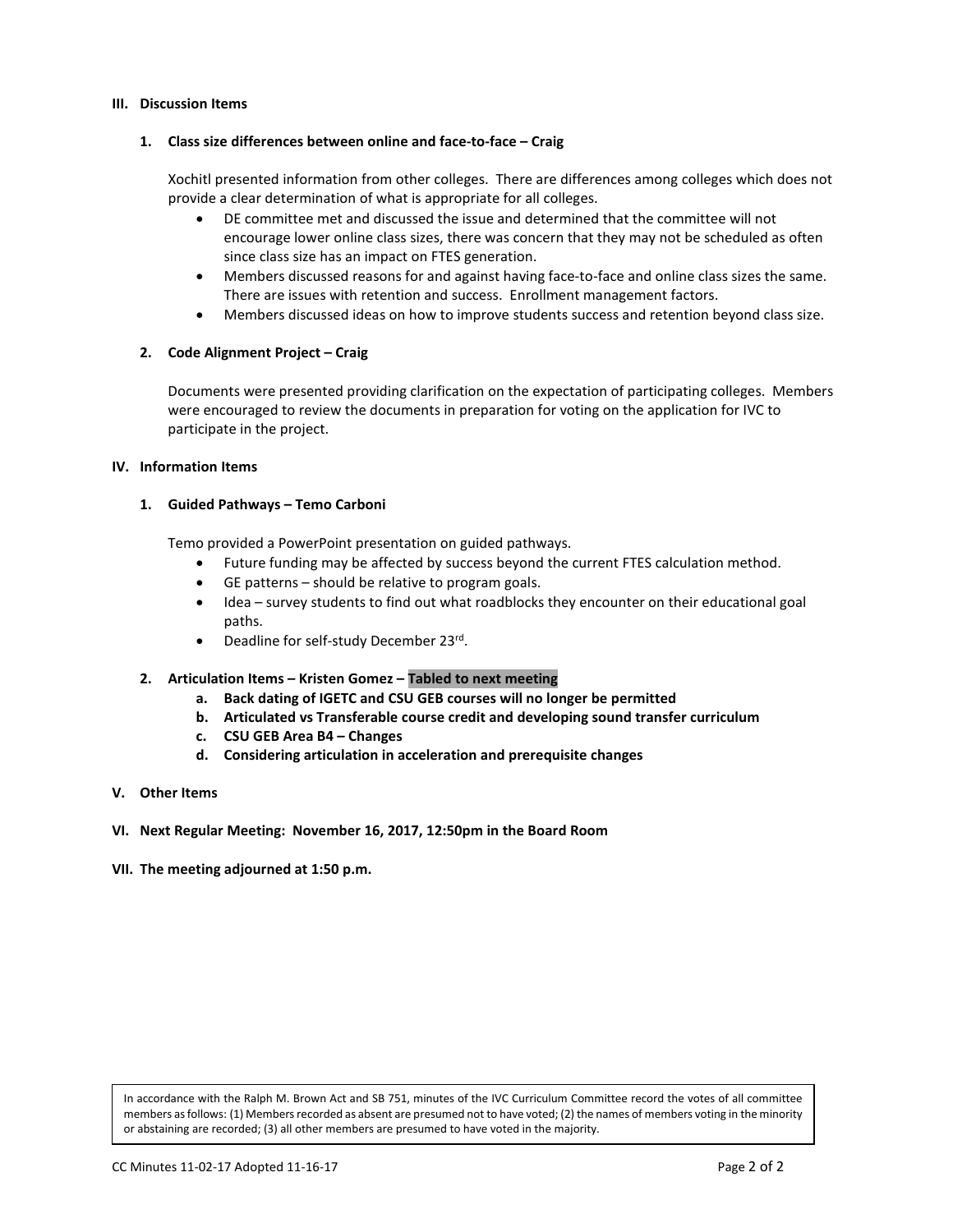# http://doingwhatmatters.cccco.edu/LaunchBoard/CodeAlignment.aspx



How will the code review process work?

With support from experts in the curriculum approval process and labor market information, colleges will review whether the codes assigned to courses and awards match the content of the curriculum. The code descriptors that will be reviewed include: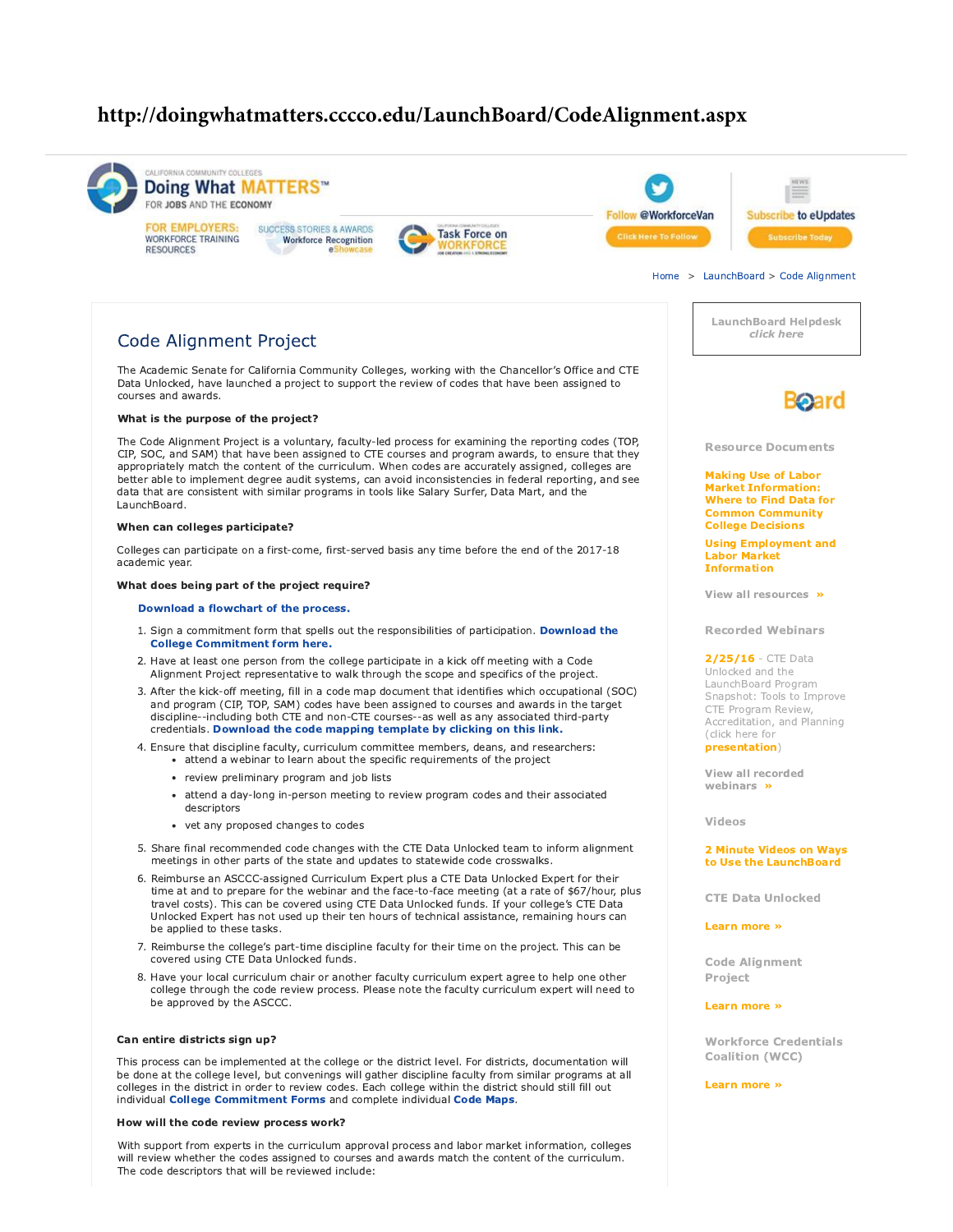- Standard Occupational Codes (SOC) federal codes addressing the types of jobs that programs target
- Classification of Instructional Programs (CIP) federal award and course codes
- Taxonomy of Programs (TOP) California award and course codes
- SAM Priority California codes indicating course sequences

#### Find out more about these codes here.

Alternatively, your college can manage the process on your own, using this guide.

#### **Creating Code Binders**

Using the Code Mapping form (you can use your CTE Data Unlocked funding or technical assistance hours from your assigned CTE Data Unlocked Expert to support this task), for each program that the college wants to review:

- Document the SOC, TOP, and CIP codes, third party credentials, and program control numbers that have been assigned to each certificate or degree within the program
- Document the TOP, SAM, and course control numbers for required courses associated with each award within the program, including stand-alone courses associated with the program area
- Provide information on your local process for assigning and changing codes
- Provide a copy of your current course catalog and electronic copies of the course outlines for all courses in the program being reviewed.

WestEd and the Centers of Excellence will compile a binder for each program that includes possible SOC, CIP, TOP, and SAM code descriptors based on current assignments and codes that have been assigned by other colleges with similar programs.

#### See an example of a code binder. See an example of a cross-program map.

#### **Explanatory Webinar**

To ensure that all parties understand the process of reviewing codes, faculty, curriculum committee members, deans, and researchers who are participating in the process will take part in an hour-long webinar, where they will learn:

- Why it is important to ensure codes are accurately assigned
- The types of codes that will be reviewed and where they come from
- The process used to document current and possible codes
- The role of discipline faculty, researchers, curriculum committee members, deans, and the local Senate in reviewing the documentation
- Local and statewide processes for changing codes

#### **Document Review**

To ensure that the code binders are accurate, discipline faculty will review an initial set of documents sent by email to:

- Verify that the correct courses are listed for specific awards
- Ensure that all related job titles that are associated with their awards are included

#### **Face to Face Meeting**

Once the code binders are complete, the college will host a face-to-face meeting with faculty, curriculum committee members, deans, and researchers. This meeting, which will be facilitated by curriculum and data experts assigned to the college, will walk participants through the following:

- Review SOC codes that have been designated based on the jobs that the program trains for and determine the top 3-5 codes
- Review possible CIP codes and determine the accurate designation for each award
- Review possible TOP codes and determine the accurate designation for each award
- Review possible TOP codes assigned to each of the required and stand-alone courses and determine the appropriate TOP6 code
- Examine the SAM codes assigned to each of the required and stand-alone courses and determine the accurate designation for each course
- " Review a crosswalk of related programs to see how courses and programs relate to each other, and implications for code assignments

Discipline faculty need only attend the portion of the day relevant to the subject they teach. Each subject review will take between one and two hours.

#### See an example of a single college code alignment agenda. See an example of a multi-college code alignment agenda.

#### **Finalizing Code Changes**

After the meeting, the colleges will vet any proposed changes to codes with discipline faculty, with support from the curriculum committee. The colleges will determine whether and when to implement the code changes.

The college will provide a list of final recommended code changes to WestEd, who will share it with the CTE Data Unlocked Executive Committee to inform alignment meetings in other parts of the state, updates to the code crosswalks, and revisions to the codes associated with specific sectors.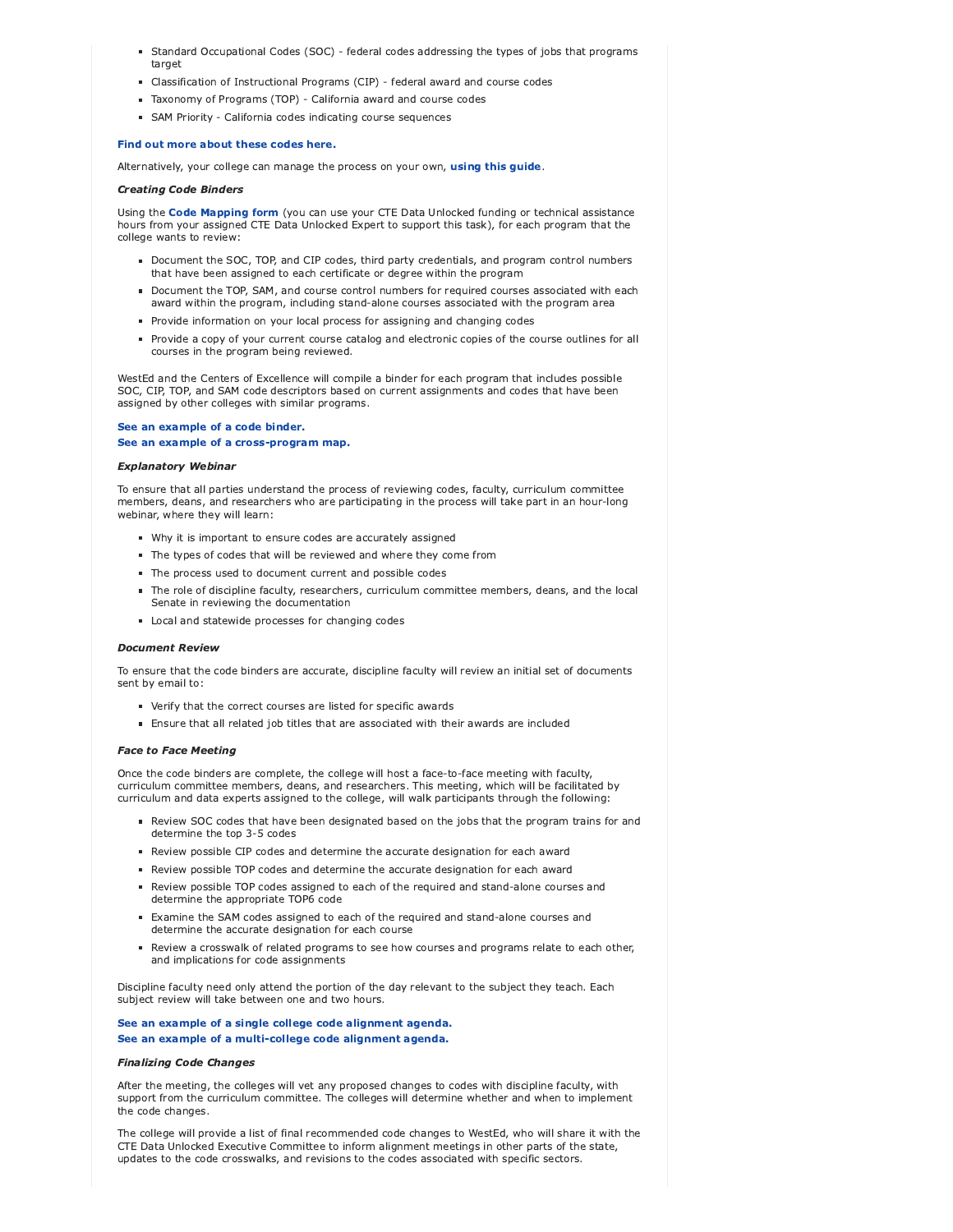#### **Supporting Code Review at Other Colleges**

To help cement learning and to build a cadre of curriculum experts who can support ongoing review processes, we ask that the Curriculum Chair at the college, or another curriculum expert at the college, help another college through the review process by helping to present the kick-off webinar and helping to facilitate the face-to-face meeting. They will be reimbursed for their time on assisting another college.

#### Where can I find resources about course and program codes?

- **Infographic** that explains the various types of codes
- **Infographic** on what to know before changing codes
- **Guide** and video showing how to see which courses and awards are assigned to TOP codes
- Guide on what to know before changing a code
- List of TOP codes
- **List of CIP codes**
- List of SOC codes
- Crosswalk of TOP codes to SOC codes

#### Where can I get additional information on the project?

Contact Kathy Booth, WestEd: kbooth@wested.org

#### The Opportunity

For community colleges to become essential catalysts to California's economic recovery and jobs creation at the local, regional and state levels.

#### **The Strategy**

Doing What MATTERS for jobs and the economy is a four-pronged framework to respond to the call of our nation, state, and regions to close the skills gap. The four prongs are:

- Give Priority for Jobs and the Economy
- Make Room for Jobs and the Economy
- Promote Student Success
- Innovate for Jobs and the Economy



2017 © California Community Colleges

**Blog** Contact Us Login **Back to Top Terms of Use Privacy** Accessibility Sitemap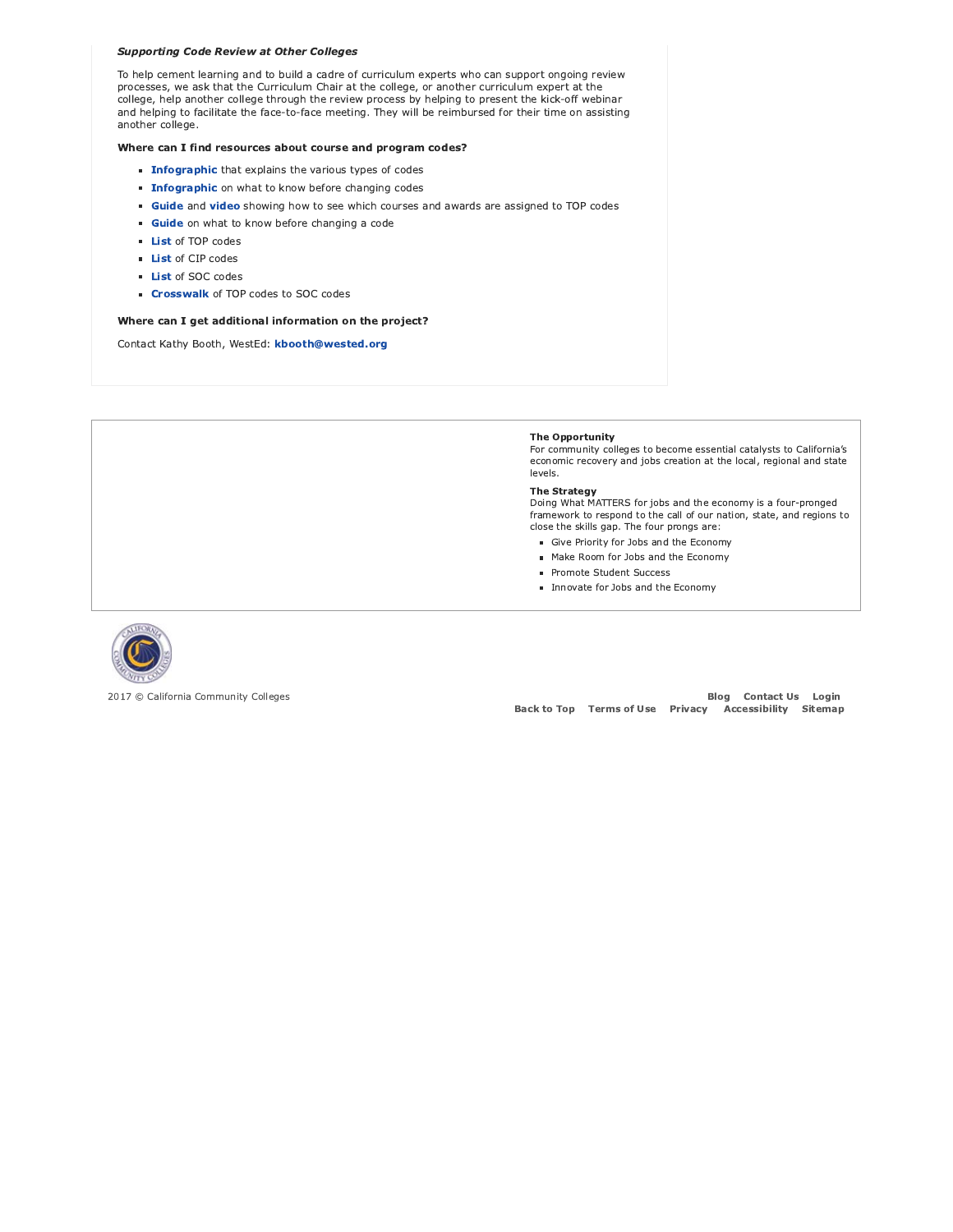

# Code Alignment Project College Commitment Form

Please return your college's completed commitment form to James (Jimi) Gilroy (jgilroy@wested.org). You must complete this form before you can participate in the project.

# Sign Off for Participating Parties

Please certify that the following parties have been notified of the project, are able to commit the necessary resources, and provided approval for this code review process:

- Local Academic Senate
- Local Curriculum Committee
- IR Office
- Deans of related programs

Name of the Chief Instructional Officer:

Signature of the Chief Instructional Officer to confirm all parties have been consulted and that the college will abide by the participation requirements:

# Identify Responsible Individuals

Please identify the specific people who will be participating in the code alignment process, including names, jobs titles, phone numbers, and email addresses. You must designate someone for each role. For discipline faculty, please identify at least three people per discipline (or, if your college has fewer than three faculty, list as many as possible. *Please put an asterisk by the person who will be the primary point of contact for the project.*

| Role                      | Name | Job Title | Phone | Email |
|---------------------------|------|-----------|-------|-------|
| Curriculum Chair          |      |           |       |       |
| Person who                |      |           |       |       |
| makes changes to          |      |           |       |       |
| codes                     |      |           |       |       |
| <b>Discipline Faculty</b> |      |           |       |       |
| <b>Discipline Faculty</b> |      |           |       |       |
| <b>Discipline Faculty</b> |      |           |       |       |
| Dean                      |      |           |       |       |